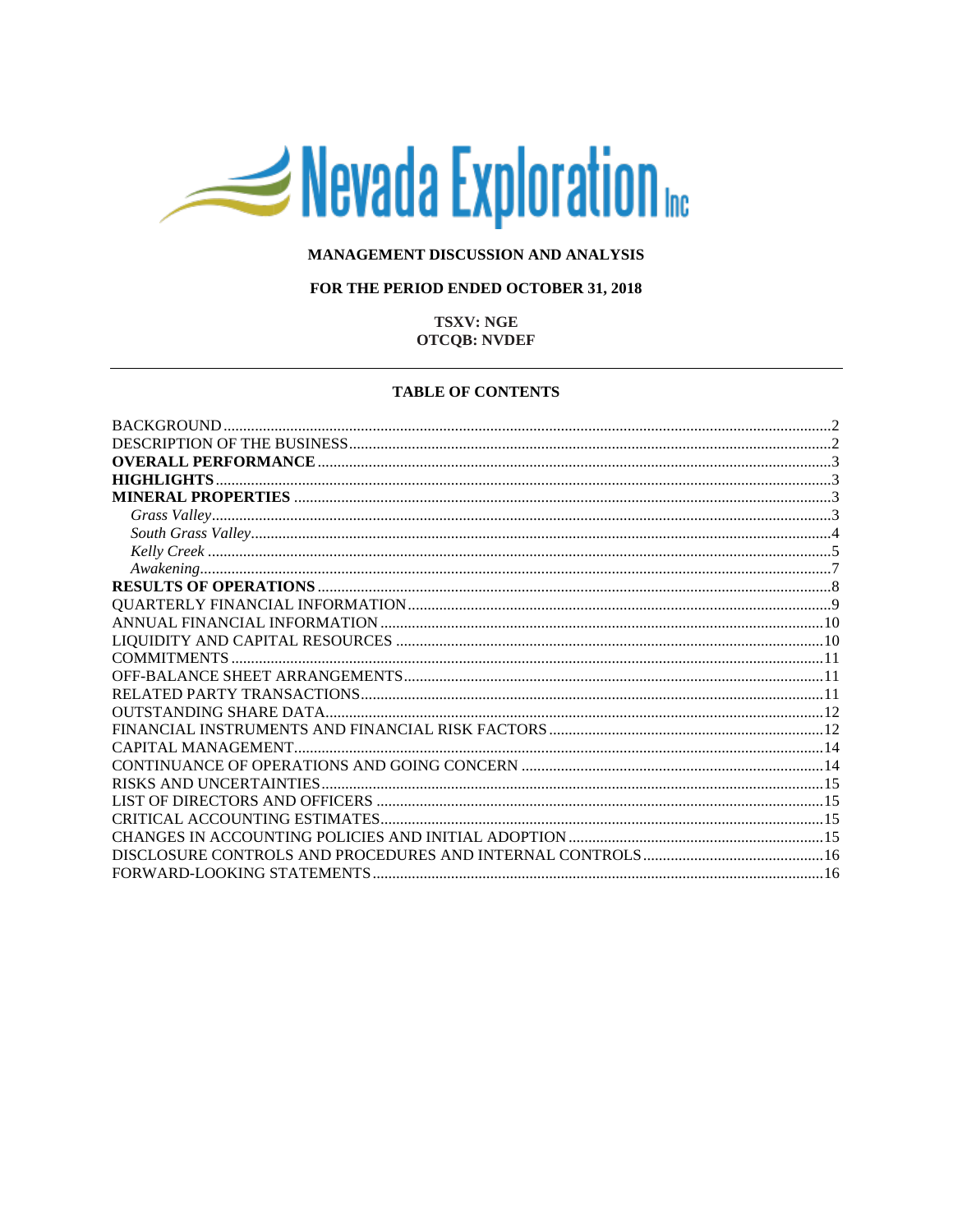## **BACKGROUND**

<span id="page-1-0"></span>The following Management Discussion and Analysis ("MD&A) prepared as of December 27, 2018 should be read in conjunction with the condensed consolidated interim financial statements for the period ended October 31, 2018, and the related notes thereto. Those condensed consolidated interim financial statements have been prepared in accordance with International Financial Reporting Standards ("IFRS"). All dollar amounts included therein and in the following MD&A are expressed in Canadian dollars except where noted.

The reader should also refer to the annual audited financial statements and the MD&A for the year ended April 30, 2018. Statements in this report that are not historical facts are forward-looking statements involving known and unknown risks and uncertainties, which could cause actual results to vary considerably from these statements. Readers are cautioned not to put undue reliance on forward-looking statements.

<span id="page-1-1"></span>Additional information related to Nevada Exploration Inc. (the "Company" or "NGE") is available for view on SEDAR at [www.sedar.com.](http://www.sedar.com/)

# **DESCRIPTION OF THE BUSINESS**

Nevada Exploration Inc. is a publicly traded junior mineral exploration company whose shares are traded on the TSX Venture Exchange ("TSX-V") and on the OTCQB marketplace ("OTCQB"). The Company is engaged in gold exploration focused in Nevada, USA. The Company and its wholly owned subsidiary Pediment Gold LLC are referred to herein collectively as "the Company", "NGE", "our", or "we".

Nevada's total gold production to date exceeds 225 Moz, and its current annual production is approximately 5Moz, about the same as that of Canada. Less than half of Nevada's bedrock is exposed in its mountain ranges, and the 225 Moz produced to date clusters near these exposed bedrock areas. The bedrock and geology beneath the cover in Nevada's valley basins is in most cases no different than that exposed in its ranges, and so is deemed to be as prospective. However, these covered areas have seen limited systematic exploration to date because conventional regional-scale geochemical sampling programs are ill-suited to looking under cover. Furthermore, the high cost of conventional drilling has precluded the wide-spread use of drilling as a follow-up prospecting tool to evaluate meaningful numbers of targets from regional-scale exploration. The result is that half of Nevada, the world's highest gold producing jurisdiction by area, remains underexplored.

NGE's team has spent the last decade to integrate the use of hydrogeochemistry (groundwater chemistry) with conventional exploration tools to develop a Nevada-specific regional-scale geochemical exploration program to evaluate Nevada's basins. With innovative technology, NGE has completed the world's largest groundwater sampling program for gold exploration, collecting approximately 6,000 samples, to evaluate Nevada's covered basins for new gold exploration targets. To advance follow-up targets, NGE has overcome the high drilling costs that have previously prohibited the wide-spread use of drilling as a prospecting tool by developing a truck-mounted small-diameter RC drill rig, tailored specifically to the drilling conditions in Nevada's basins (analogous to RAB drilling in other parts of the world), which the Company calls its Scorpion drill rig.

By integrating hydrogeochemistry and early-stage low-cost drilling with conventional exploration methods, NGE is generating and advancing a portfolio of gold exploration projects. NGE and its exploration partners have now drilled more than 18,000 metres on targets defined by its integrated exploration program, and at several projects have discovered new large hydrothermal systems, with spatial extents covering several square kilometres, defined by system-appropriate alteration in bedrock over significant drill intervals (>30 metres) containing widespread low-level gold (10-100 ppb) and associated trace-element geochemistry consistent with the geologic and geochemical footprints of Nevada's large gold deposits. These are the types of footprints that have yielded multi-million-ounce gold deposits in Nevada, and with these results NGE believes that it has demonstrated the validity of its integrated exploration program to discover and advance new high-quality gold targets in otherwise blind settings.

By overcoming the challenges and radically reducing the costs of exploring in Nevada's covered basins, NGE is taking meaningful steps to open up this important new search space for district-scale exploration. NGE's business model is to create shareholder value by leveraging its properties and technology through generative exploration, joint ventures, and other exploration partnerships with the specific goal of discovering large new Carlin-type gold deposits (CTGDs).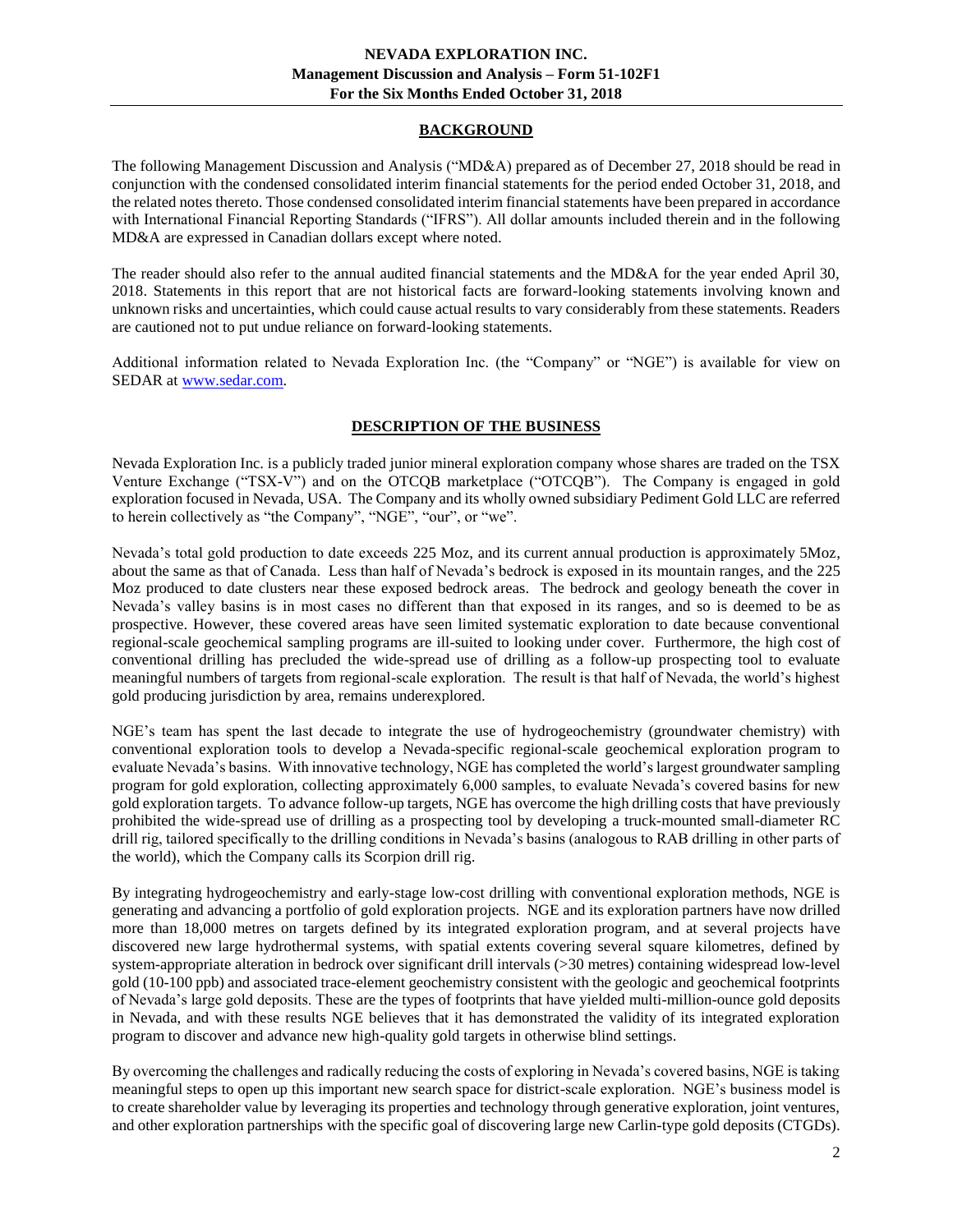# **OVERALL PERFORMANCE**

<span id="page-2-0"></span>During the period ended October 31, 2018, the Company focused its efforts on advancing its South Grass Valley Project, with an initial phase of wide-spaced core holes. The Company also continued to maintain its holdings at its Kelly Creek and Grass Valley Projects.

# **HIGHLIGHTS**

- <span id="page-2-1"></span>• On September 7, 2018, the Company announced that it has closed the second and final tranche of the previously announced private placement offering. Together with the first tranche closed on August 29, 2018, the Company has raised aggregate gross proceeds of \$2,000,000, issuing a total of 16,000,000 Units.
- On September 24, 2018, the Company announced that it has mobilized a core drill rig to begin drilling at its South Grass Valley Project, located in Grass Valley, the covered basin immediately south of the Cortez district, which currently produces approximately one million ounces of gold per year.
- On October 15, November 26, and December 13, 2018, the Company announced updates and results from its ongoing drilling program at South Grass Valley.
- On October 26, 2018, the Company appointed Christina Blacker as Chief Financial Officer.
- During the period ended October 31, 2018, the Company received gross proceeds of \$468,000 from the exercise of warrants.

# **MINERAL PROPERTIES**

<span id="page-2-2"></span>NGE directly holds unpatented mining claims and other mineral interests in the following properties through its wholly owned US subsidiary Pediment Gold LLC:

| Project             | <b>NGE Claims</b> |              | OTHER*                   | <b>Total</b> |
|---------------------|-------------------|--------------|--------------------------|--------------|
|                     | <b>Claims</b>     | Area $(km2)$ | Area $(km2)$             | Area $(km2)$ |
| <b>Grass Valley</b> | 425               | 35.5         | ۰                        | 35.5         |
| South Grass Valley  | 545               | 45.0         | -                        | 41.0         |
| <b>Kelly Creek</b>  | 333               | 23.9         | 29.3                     | 53.2         |
| Awakening           | 6                 | 0.5          | $\overline{\phantom{a}}$ | 0.5          |
| <b>TOTAL</b>        | 1.309             | 104.8        | 29.3                     | 1304.0       |

\*Leased private lands and interest in claims on BLM land held by third parties.

## <span id="page-2-3"></span>*Grass Valley*

The Grass Valley Project is located 90 km southwest of Carlin in Lander County, Nevada, at the northwestern end of Grass Valley a 924 km<sup>2</sup> valley basin that continues south from Barrick Gold Corp.'s Cortez complex, one of the world's largest and lowest cost gold mines. The Company has a 100% interest in 425 claims (35.5 km<sup>2</sup>) at Grass Valley.

Since 2011, NGE has been exploring for new CTGDs in Grass Valley using its hydrogeochemistry exploration technology. With this integrated approach, NGE has identified a 14.5 km by 2.4 km target at Grass Valley defined by elevated concentrations of gold and gold-related trace element geochemistry in groundwater.

In addition to completing a detailed hydrogeochemistry program, NGE and a former partner's work to date has also included: vegetation and soil geochemistry (including soil gas mercury); the acquisition and reprocessing of two historic seismic geophysical lines; geologic mapping; a gravity geophysical survey; one stratigraphic orientation drill hole; and geochemical analysis of approximately 2,400 metres of drill cuttings obtained from seven historic (2005 to 2008) geothermal exploration drill holes.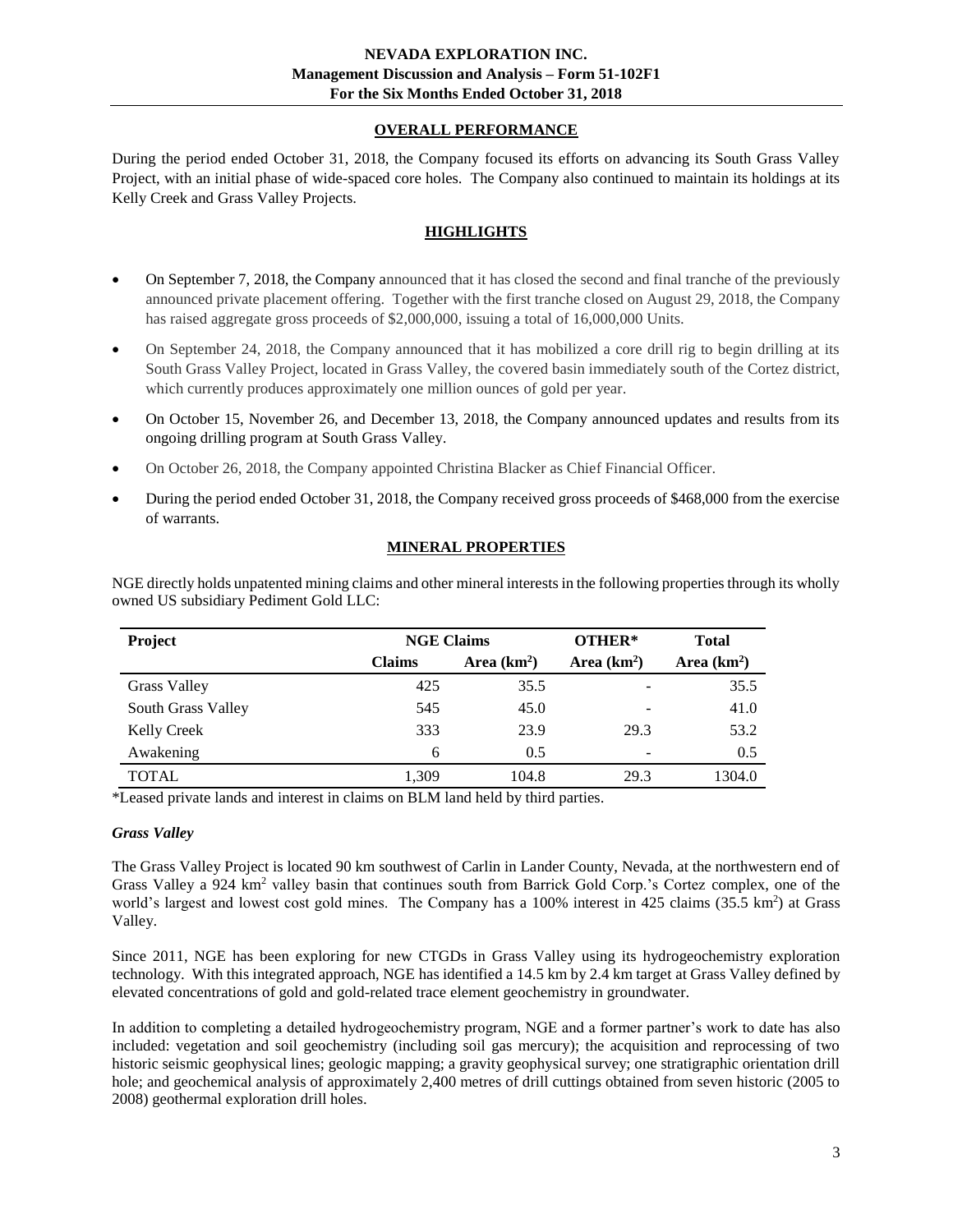# **NEVADA EXPLORATION INC. Management Discussion and Analysis – Form 51-102F1 For the Six Months Ended October 31, 2018**

Based on the work to date at the Project, the Company believes that it has confirmed the presence of a large, goldbearing hydrothermal system at the Grass Valley Project, consistent with the geologic setting of a CTGD. NGE's exploration team is continuing to update its geologic model with ongoing field mapping activities and 3D compilation and interpretation of its comprehensive exploration datasets. With this work, NGE believes it has established evidence that the complex structural controls associated with the Cortez mine to the north are also present along the western edge of Grass Valley, coincident with the elevated gold in groundwater. NGE expects the next stage of work at the project to be a shallow drilling program using its Scorpion drill rig to further characterize the geochemistry of the groundwater, alluvium, and bedrock along these inferred structural controls with the objective of refining the target for a focused deeper drilling program.

#### <span id="page-3-0"></span>*South Grass Valley*

The South Grass Valley Project is located in Lander County, north-central Nevada, approximately 50 kilometres south southwest of Barrick Gold Corp.'s Cortez complex. The Company has a 100% interest in 545 claims (45 km<sup>2</sup>) at South Grass Valley.

The South Grass Valley Project is situated along the Cortez (Battle Mountain - Eureka) Trend, within the specific region of north-central Nevada known for CTGDs defined to the West by the western extent of reactive lower plate carbonate host rocks and to the east by the eastern limit of unreactive upper plate cap rocks. Within this region, major gold mineralization is associated with areas where rising gold-bearing hydrothermal fluids ponded beneath unreactive upper plate cap rocks to react with the favourable lower plate carbonate host rocks below.

Two bedrock outcrops spaced 5 km apart at the South Grass Valley Project exhibit CTGD-style alteration and geochemistry within a 700-metre-thick sequence of lower plate carbonate host rocks immediately below the Roberts Mountains Thrust. Based on gravity and air magnetic geophysics, these favourable host rocks project under relatively shallow cover across a large portion of the Project. This large area of favourable geology is intersected by a N-S highangle fault corridor that projects under the cover from the exposed range front based on mapping and gravity geophysics, providing a potential major conduit to expose the known favourable host rocks to mineralized hydrothermal fluids.

Using its industry-leading hydrogeochemistry exploration technology, from 2012 to 2013 the Company collected groundwater samples across South Grass Valley, and delineated a target defined by elevated concentrations of gold and CTGD trace element geochemistry. This was an important step for the Project, because whereas many other groups have recognized the potential to discover new gold deposits in the favourable lower plate carbonate host rocks within South Grass Valley, for the first time, NGE positively delineated a discrete target within the Valley defined by elevated concentrations of gold and supporting geochemistry characteristic of CTGDs.

From November 2017 to January 2018, NGE completed 69 infill groundwater sampling boreholes at South Grass Valley to follow up on a gold-in-groundwater anomaly identified during a regional-scale, generative exploration program. The objectives of NGE's infill program were to establish the extent, size, and magnitude of the gold-ingroundwater footprint at South Grass Valley and its relationship to the larger prospective geologic setting, and to build support for a deeper drilling program. In total, NGE has now completed 135 boreholes across the Project area, collecting samples from most boreholes at multiple depths, for a total of 234 groundwater samples.

The results of NGE's infill borehole program have defined a focused 1,000 x 4,000 metre N-S oriented zone of enriched gold, arsenic, antimony, mercury, thallium, and sulfate in groundwater, representing a hydrogeochemistry footprint consistent in size and magnitude (with gold up to 800 ppt) as those seen around Lone Tree and Twin Creeks, large known gold deposits on the Cortez Trend, as well as at NGE's Kelly Creek Project. Importantly, this zone of enrichment is coincident with the projected intersection of a major N-S high-angle fault corridor and favourable lower plate carbonate host rocks known to exist at the Project.

In March, 2018, to build confidence on the extent of the projections of the thick sections of lower plate containing CTGD-style alteration and geochemistry and under cover from where they are exposed in outcrop, Nevada Exploration commissioned a 991 line-km fixed-wing airborne magnetic survey across the Project, covering 124 sq. km.

At the regional scale, the results of the survey showed a pronounced NW-SE fabric, consistent with the strike of the fold axes known to control mineralization elsewhere along the Cortez Trend, including at Barrick's Goldrush deposit.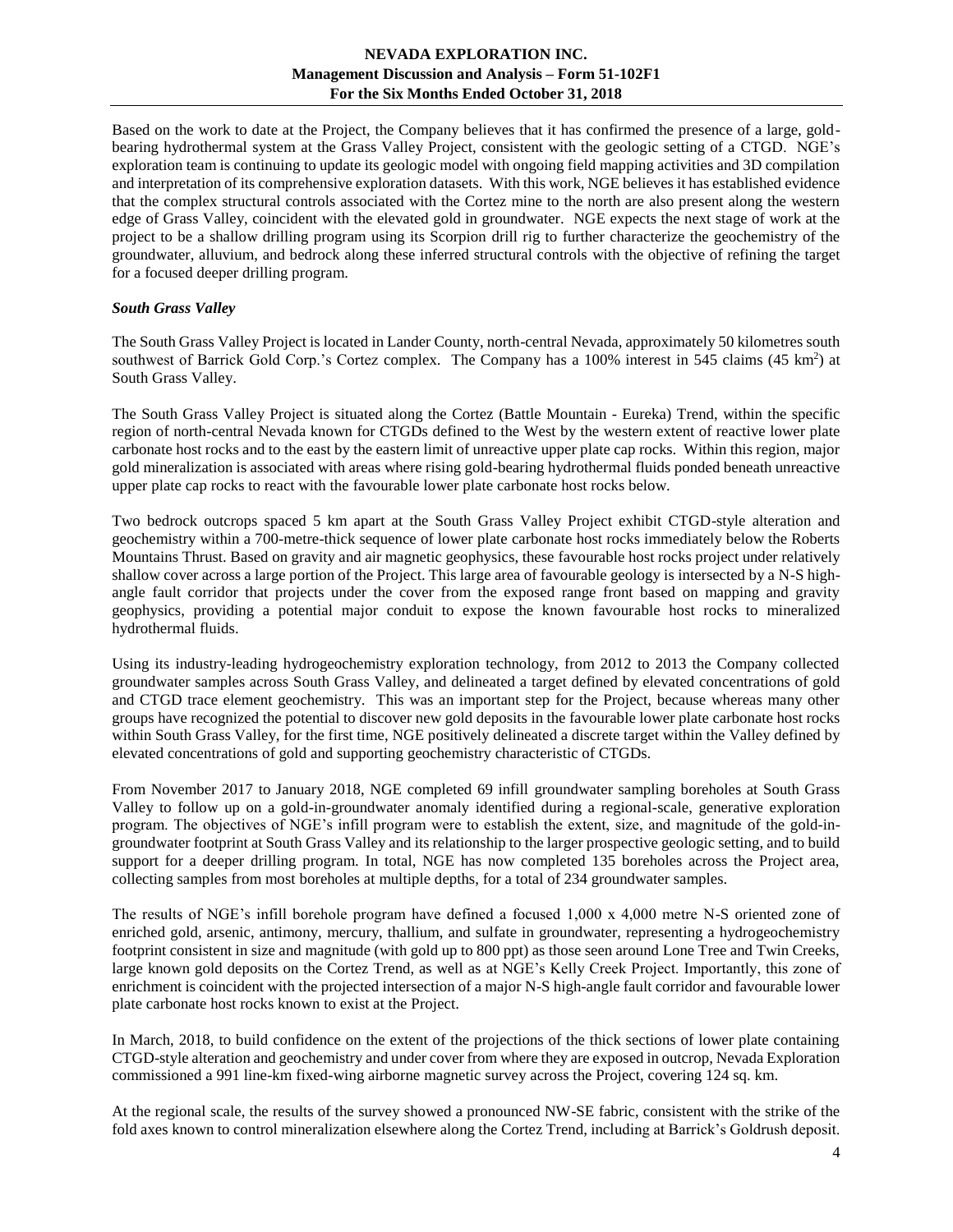# **NEVADA EXPLORATION INC. Management Discussion and Analysis – Form 51-102F1 For the Six Months Ended October 31, 2018**

At the project scale, the magnetic response across the exposed bedrock areas showed a strong correlation with mapped units, specifically with the higher-magnetic intrusive and volcanic units, and the lower-magnetic carbonate units, which provided confidence in the interpretation of the survey across the covered bedrock areas.

Based on the projections of the exposed geology and the survey results, the combined interpretation has resolved the covered portion of the Project into separate geologic domains. Most significantly, the survey defined a 15 sq. km magnetic low extending under cover from one of the exposed bedrock outcrops containing a thick sequence of lowerplate carbonate host rocks, which Nevada Exploration believes corroborate the projection of these favourable host rocks beneath the Project.

The results of the air magnetic survey provide strong support for the CTGD target at the Project, defined by a focused zone of enriched gold in groundwater coincident with the projected intersection of favourable lower-plate carbonate host rocks and a major high-angle fault corridor. Based on the size of target, the Company believes it is both large enough to support a district-scale mineral system, as well as now suitably constrained for a focused deeper drilling program to evaluate the potential for economic mineralization.

Nevada Exploration expects the next phase of work at South Grass Valley will consist of deeper drilling to test these now focused areas for places where gold-bearing hydrothermal fluids were able to exploit favourable structural and permeability conditions to impregnate favourable iron-rich carbonate host rocks (all of which are now known to exist) at the scale required to source a large CTGD.

# <span id="page-4-0"></span>*Kelly Creek*

The Kelly Creek Project is located in Humboldt County, Nevada. The Company has combined its former Hot Pot Project into its Kelly Creek Project, which together are now referred to as the Kelly Creek Project, comprising: 333 unpatented mining claims held directly by the company, covering approximately 23.9 km<sup>2</sup>; 209 unpatented mining claims leased by the Company from Genesis Gold Corporation through a Mining Lease and Option to Purchase Agreement (the "Genesis Agreement"), covering approximately  $15.1 \text{ km}^2$ ; and approximately  $14.2 \text{ km}^2$  of private land leased by the Company under a Mining Lease Agreement (the "Hot Pot Lease").

The Kelly Creek Basin is situated along the Battle Mountain – Eureka Gold Trend, and is bounded by multi-millionounce gold deposits to the north (Twin Creeks, Getchell, Turquoise Ridge, and Pinson) and south (Lone Tree, Marigold, Trenton Canyon, Converse, Buffalo Valley, Copper Basin, and Phoenix) - together representing more than 70 Moz of gold along the periphery of the Basin. Despite its proximity to significant mineralization, the interior of the Kelly Creek Basin has seen limited systematic exploration activity to date because its bedrock is largely covered by syn- to post-mineral volcanic units and post-mineral alluvium.

Recognizing the potential to find significant gold mineralization within the Kelly Creek Basin, dozens of major and junior explorers have spent tens of millions of dollars to follow the prospective geology seen in and proximal to the exposed bedrock in the surrounding mountain ranges beneath the sands and gravels covering the Basin. Within the areas controlled by NGE, this activity has included: Santa Fe Pacific completing wide-spaced bedrock mapping drilling in the 1990s; BHP completing an extensive soil auger geochemistry program through the late 1990s; and Placer Dome completing a reconnaissance-scale reverse circulation program in the early 2000s. Other companies that either now hold or have held claims in the immediate area include Newmont, Barrick, AngloGold, Hemlo, Homestake, and Kennecott. The efforts of each company have added valuable information about the geology of the Basin; however, without a cost-effective tool to conduct basin-scale exploration beneath the valley cover, the exploration programs to date in the Kelly Creek Basin have predominantly consisted of unsystematic and uncoordinated efforts focused on relatively small areas.

NGE has integrated the use of its proprietary hydrogeochemistry technology with conventional exploration methods to evaluate the larger Kelly Creek Basin, and has identified a highly prospective area in the middle of the Basin along a portion of a structurally-controlled, shallow, covered bedrock high coincident with highly anomalous gold and associated trace-element chemistry in groundwater.

Since establishing its initial holdings in the Kelly Creek Basin, NGE and its exploration partners have completed major work programs, building a comprehensive exploration dataset to understand the geology beneath the Basin. This exploration dataset now includes: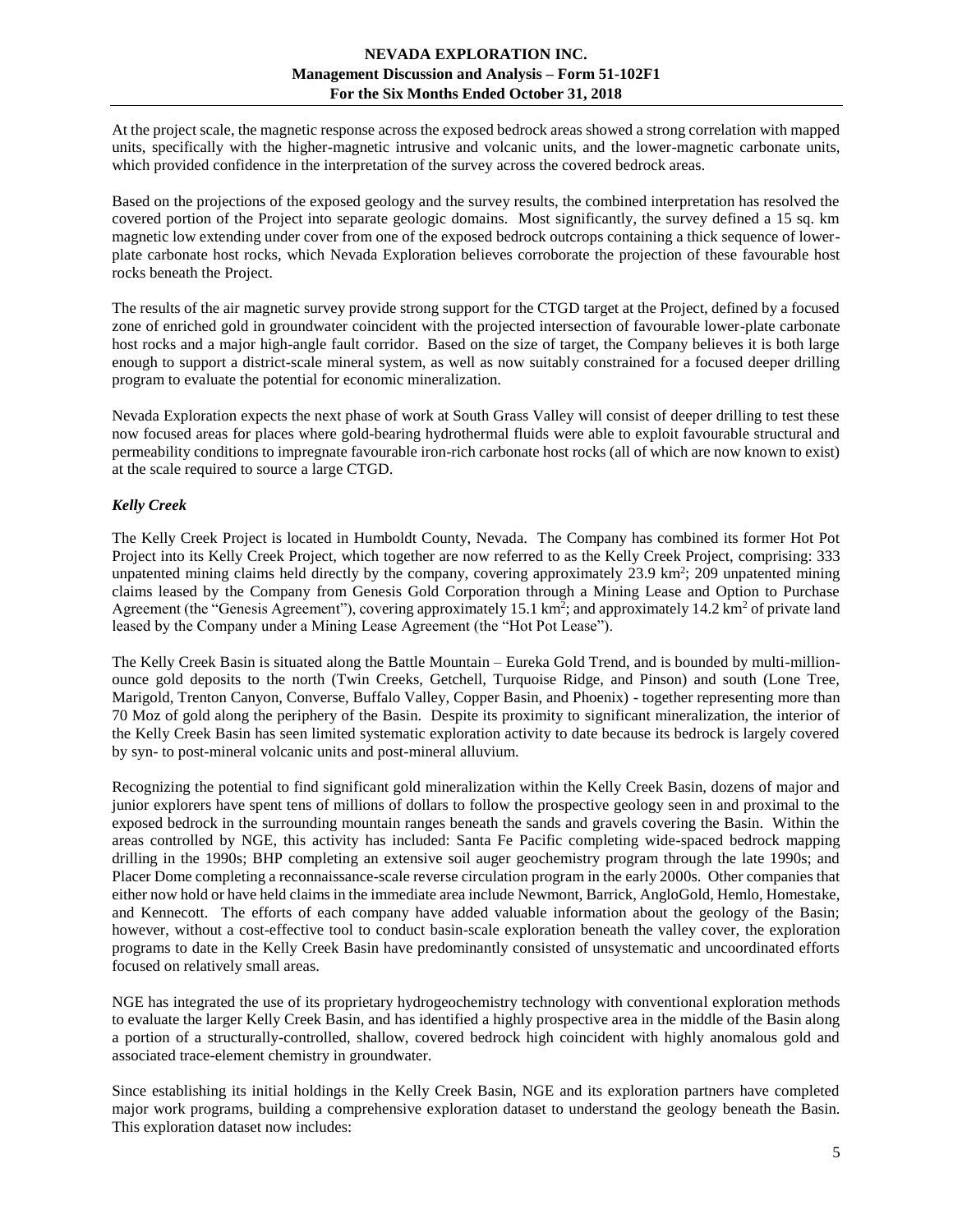- $1,000 \text{ km}^2$  of regional magnetic geophysical data;
- $670 \text{ km}^2$  of detailed air magnetic geophysical data;
- $1,000 \text{ km}^2$  of regional gravity geophysical data;
- $\bullet$  100 km<sup>2</sup> of detailed gravity geophysical data;
- 33 line-km of CSAMT geophysical data;
- 49 line-km of 3D reflection seismic data; and
- A drilling database containing 31 drill holes, plus 114 historic drill holes, representing more than 29,000 metres of drilling, including assay results for more than 5,000 drill intervals representing more than 10,000 metres of drill assay data.

Based on the work to date, NGE has confirmed that the favourable geologic setting (host units and structural controls) associated with the adjacent Lone Tree and Marigold deposits project northwards to the Kelly Creek Project area, beneath relatively shallow cover. NGE's earlier drilling and groundwater sampling confirmed that this relatively shallow, prospective structural and bedrock setting was also associated with enriched gold in groundwater, alluvium, and bedrock.

From late 2016 through late 2017, the Company completed a 61 hole, 5,864 m Scorpion drilling program to collect 3D groundwater, alluvium, and top of bedrock samples across this prospective covered bedrock area, with the objective of constraining the target by vectoring into areas of gold mineralization in bedrock large enough to be associated with the footprint of a large CTGD. Of the 61 holes, 41 holes encountered bedrock, at an average depth of 84 m, which allowed for widespread bedrock mapping and sampling. From the 61 holes, 552 water samples were collected, on average every 10 m downhole, providing important 3D geochemistry across the project, especially in areas of deeper bedrock where the Scorpion could not sample bedrock directly.

The results have established that the lateral extent of the gold-in-groundwater footprint at Kelly Creek is of a comparable size, and perhaps larger, than that seen at Lone Tree, consistent with the presence of a large, robust, mineralized system. Zones of enriched gold in groundwater form focused, parallel NNW-trending lineaments (also reflected more broadly in arsenic and antimony in groundwater) bounded by the primary N-S structural fabric that runs parallel to Lone Tree and north from Marigold. These linear zones of enrichment that cut through this large favourable system are consistent with the geometry of mineralization hosted within secondary zones of structural extension (Riedel-style shears), marking potential conduits of enhanced vertical hydrothermal fluid flow that are known to provide important ore-controls at many large deposits in Nevada (including Lone Tree).

The results of the Scorpion bedrock sampling combined with the bedrock samples from earlier drilling together define two clusters of  $>0.1$  g/t gold in bedrock, covering areas at least 700 m x 300 m and 1,000 m x 600 m respectively, associated with the discrete lineaments of increased gold-in-groundwater enrichment, which provide new strong evidence that the hydrothermal system at Kelly Creek is mineralized over a larger area than previously known.

By combining the latest Scorpion drill results with the results of earlier deeper core drilling and the geophysical structural interpretation (based on the combined gravity, air magnetic, seismic, and CSAMT datasets), NGE believes that:

- The primary and secondary structural fabric seen in the geophysics, core drilling, and hydrogeochemistry, plus the thick sections of alteration and geochemistry seen in the drilling, support the presence of major reactivated high-angle structural conduits associated with a hydrothermal system of a size necessary to support the formation of a major mineralized system;
- Veining and structural damage seen in the core drilling confirm that the permeability of the units proximal to the favorable structural conduits has been improved over large areas and is well-suited to support gold deposition;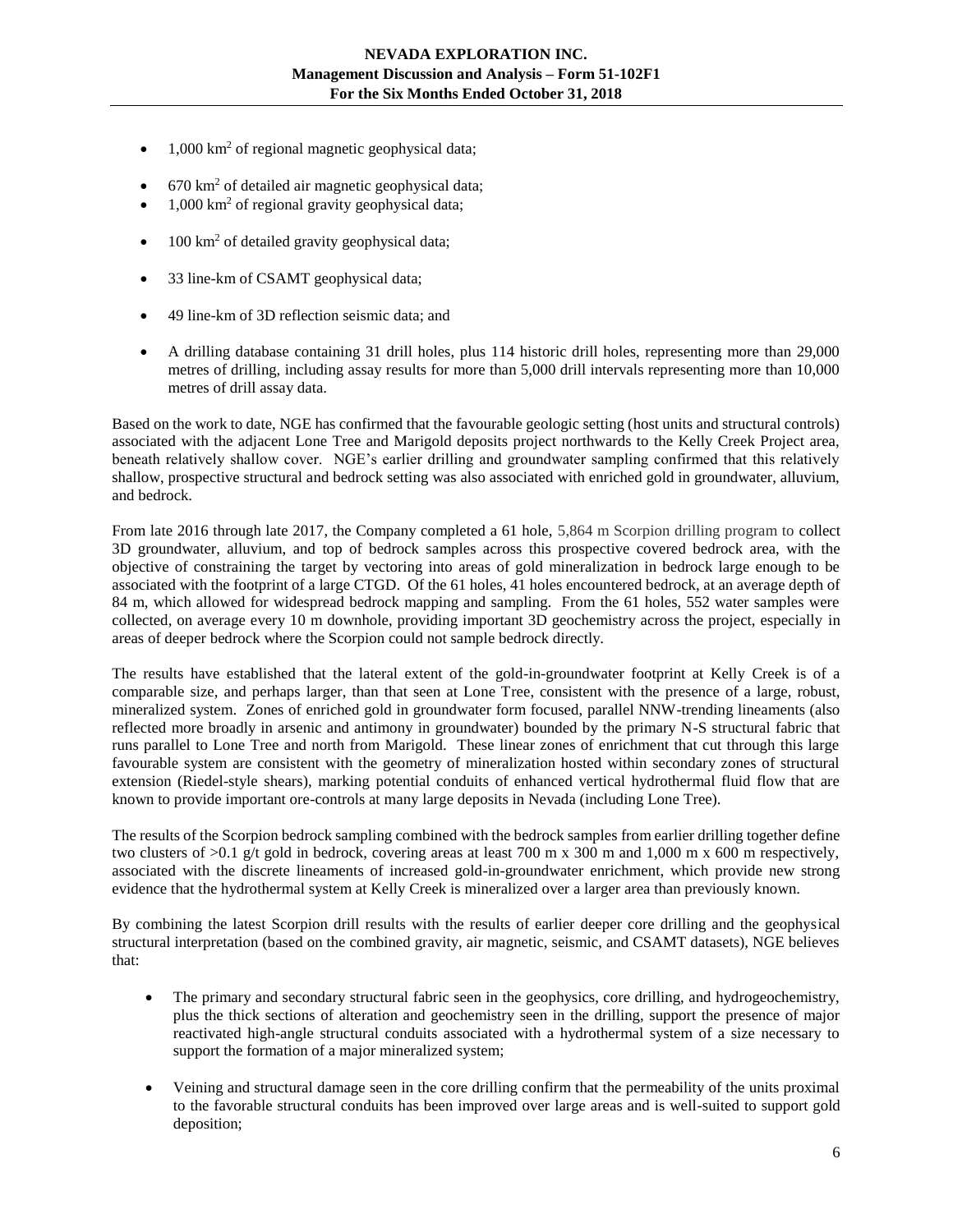- Thick and wide-spread intervals of hydrothermal alteration, oxidation, decalcification, and carbon remobilization confirm a large hydrothermal system was active at Kelly Creek, and mark the style of alteration and mineralization associated with Carlin-type gold deposits, which together are indicative of a favorable mineralizing environment;
- The geochemical footprint seen across the project, which includes large areas of gold mineralization in bedrock, is consistent in terms of the size and geochemical package with the footprints associated with many of Nevada's large mineral systems, which confirms: (i) that the system's hydrothermal fluids were pregnant; (ii) that the pregnant fluids were present across large areas of the system; and (iii) that the pregnant fluids could potentially source economic gold mineralization where provided with favourable depositional conditions, namely suitably-permeable iron-rich host rocks; and
- Thick sections of bedrock units known to support mineralization nearby at Lone Tree and Marigold were encountered by all of the widespread and deeper core drill holes, which confirm that favourable, iron-rich, and suitably permeable host rocks are present across the entire project area and at depth.

NGE believes that these results confirm that the critical components needed to host a large CTGD deposit are present at the Kelly Creek Project, and that the combined dataset suggest the gold-bearing hydrothermal system at Kelly Creek is likely the extension of the system responsible for the adjacent Lone Tree (produced 4.6 Moz) and Marigold (produced 3.2 Moz plus 4.9 Moz indicated) deposits, with the potential to support significant additional mineralization.

The Company expects that the next phase of work at Kelly Creek will consist of deeper drilling to test for areas where gold-bearing hydrothermal fluids were able to exploit favourable structural and permeability conditions to impregnate favourable iron-rich host rocks (all of which are now known to exist) at the scale required to source a major deposit. This deeper drilling will target the discrete lineaments of enriched gold in groundwater defined by the 3D Scorpion program suggestive of possible Riedel shear structures that could provide the confluence of critical components needed to host higher-grade mineralization.

## <span id="page-6-0"></span>*Awakening*

The Awakening Project is located in Humboldt County, Nevada, approximately 50km north-northwest of Winnemucca, Nevada, and directly north of the Sleeper Gold Mine. The Company has a 100% interest in 6 claims  $(0.5 \text{ km}^2)$  at Awakening.

The Awakening Project is largely covered by syn- to post-mineral volcanic units and post-mineral alluvium and as a result, has seen little historic exploration activity. Projections of favourable lithology, structure, and alteration at regional, district, and property scales suggest that important gold-silver mineralization may be located within economic depths beneath the cover at Awakening.

Work to date on the Project by NGE and a former exploration partner includes:

- 85km<sup>2</sup> of high quality gravity geophysics data;
- 173 km<sup>2</sup> of air magnetic data; and
- Approximately 3,000 metres of core and RC drilling.

NGE's management believes that the results of NGE's integrated exploration program at Awakening have delineated a focused pediment target along a structural zone extending north from Paramount Gold & Silver Corp.'s Sleeper Gold Project.

The exploration programs and technical disclosure for the Company are designed by Wade A. Hodges, CEO and Director, for NGE who is a 'qualified person', as defined by National Instrument 43-101, Standards of Disclosure for Mineral Projects.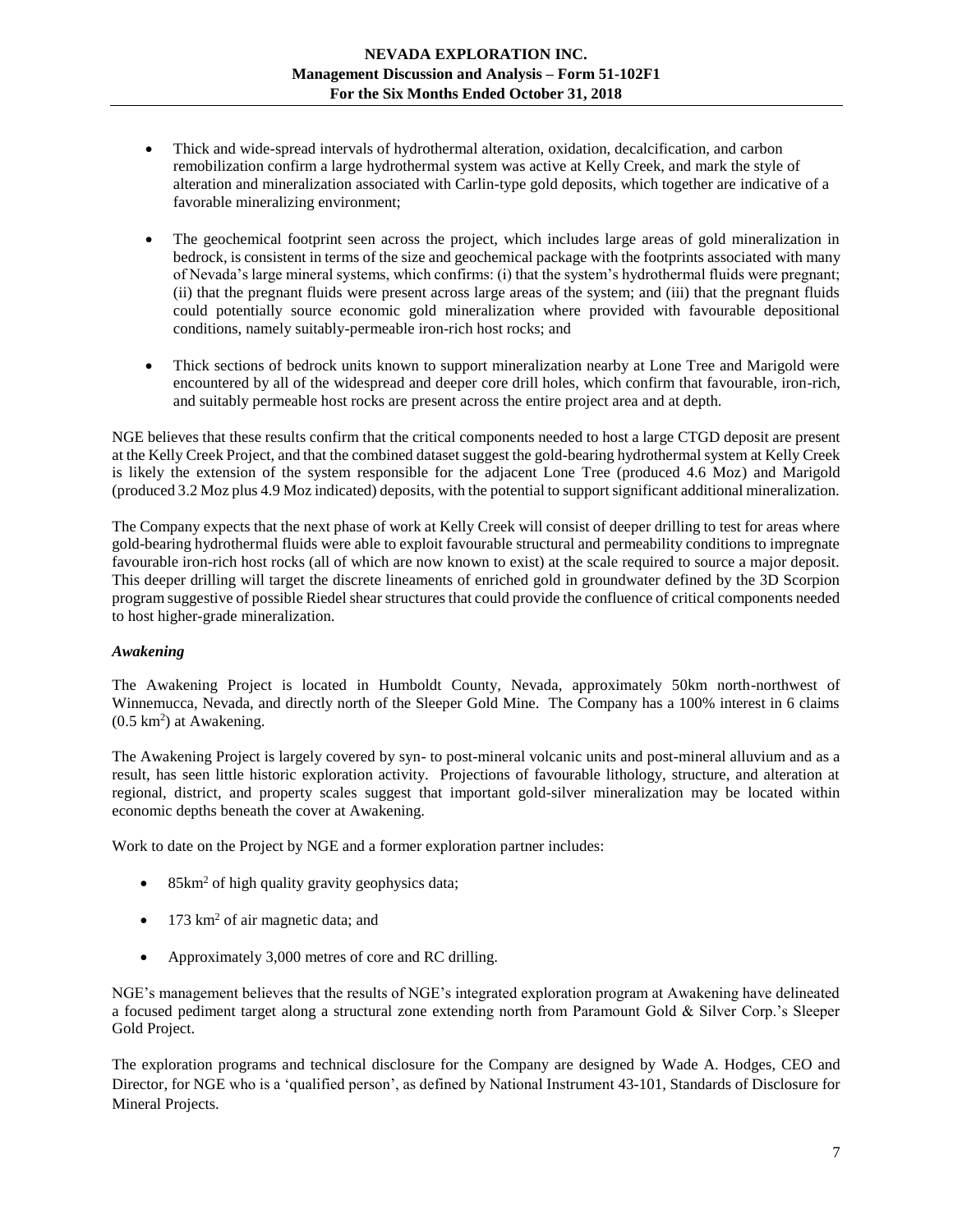## **Summary of expenditures by property:**

| 2018               | <b>Grass</b><br><b>Valley</b> | <b>Grass Valley</b><br>South |               | <b>Kelly Creek</b>       |               | Awakening | <b>Total</b>    |
|--------------------|-------------------------------|------------------------------|---------------|--------------------------|---------------|-----------|-----------------|
| Land holding costs | \$<br>92,541 \$               | 240,095                      | <sup>\$</sup> | 228,416                  | <sup>\$</sup> | 1,318     | \$<br>562,370   |
| <b>Drilling</b>    |                               | 338,134                      |               | -                        |               |           | 388,134         |
| Scorpion drilling  |                               | 33,951                       |               | ۰                        |               |           | 33,951          |
| Geochemistry       | $\overline{\phantom{a}}$      | 32,116                       |               | $\overline{\phantom{a}}$ |               |           | 32,116          |
| Geology            |                               | 4,972                        |               | $\overline{\phantom{a}}$ |               |           | 4,972           |
| Geophysics         | $\qquad \qquad \blacksquare$  | 28,029                       |               | $\overline{\phantom{a}}$ |               |           | 28,029          |
| Geoprobing         |                               | 11,643                       |               | ۰                        |               |           | 11,643          |
|                    | \$<br>92,541 \$               | 688,940                      | \$            | 228,416                  | \$            | 1,318     | \$<br>1,011,215 |

Resource properties expenditures for the period ended October 31, 2018 were as follows:

Resource properties expenditures for the period ended October 31, 2017 were as follows:

| 2017                                                  | Grass<br><b>Valley</b>                                                      | <b>Grass Valley</b><br><b>South</b> | <b>Kelly Creek</b>                                   | Awakening   |          | Total                   |
|-------------------------------------------------------|-----------------------------------------------------------------------------|-------------------------------------|------------------------------------------------------|-------------|----------|-------------------------|
| Land holding costs<br>Scorpion drilling<br>Geoprobing | \$<br>90,148 \$<br>$\overline{\phantom{a}}$<br>$\qquad \qquad \blacksquare$ | 55,999<br>15,546<br>9               | \$<br>126.969<br>346,873<br>$\overline{\phantom{a}}$ | \$<br>1.278 | <b>S</b> | 274,394<br>362,419<br>Q |
| Travel                                                | 1,095                                                                       | 428                                 | 452                                                  | 849         |          | 2,824                   |
|                                                       | \$<br>91.243 \$                                                             | 71.982                              | \$<br>474,294                                        | \$<br>2.127 | S        | 639,646                 |

## **RESULTS OF OPERATIONS**

## <span id="page-7-0"></span>*During the three-month period ended October 31, 2018*

The Company's net loss during the three-month period ended October 31, 2018 (the "Current Quarter") was \$1,509,581 compared to \$922,387 for the three-month period ended October 31, 2017 (the "Previous Quarter"). The increase is primarily a result of the following:

Exploration and evaluation expenditures during the Current Quarter was \$862,695, compared to \$451,412 during the Previous Quarter. The increase is primarily a result of the initiation of increased drilling activity in the Current Quarter.

Share-based payments during the Current Quarter was \$257,927 compared to \$55,128 during the Previous Quarter. The increase in share-based payments is due from the granting of 2,705,000 stock options and the related vesting through the Current Quarter as compared to the Previous Quarter when no stock options were granted.

The increases in net loss discussed above were partially offset by a decrease in professional fees, which were \$19,946 during the Current Quarter, compared to \$52,173 during the Previous Quarter. The decrease in professional fees is the result of a decrease in accounting and audit-related engagements during the Current Quarter.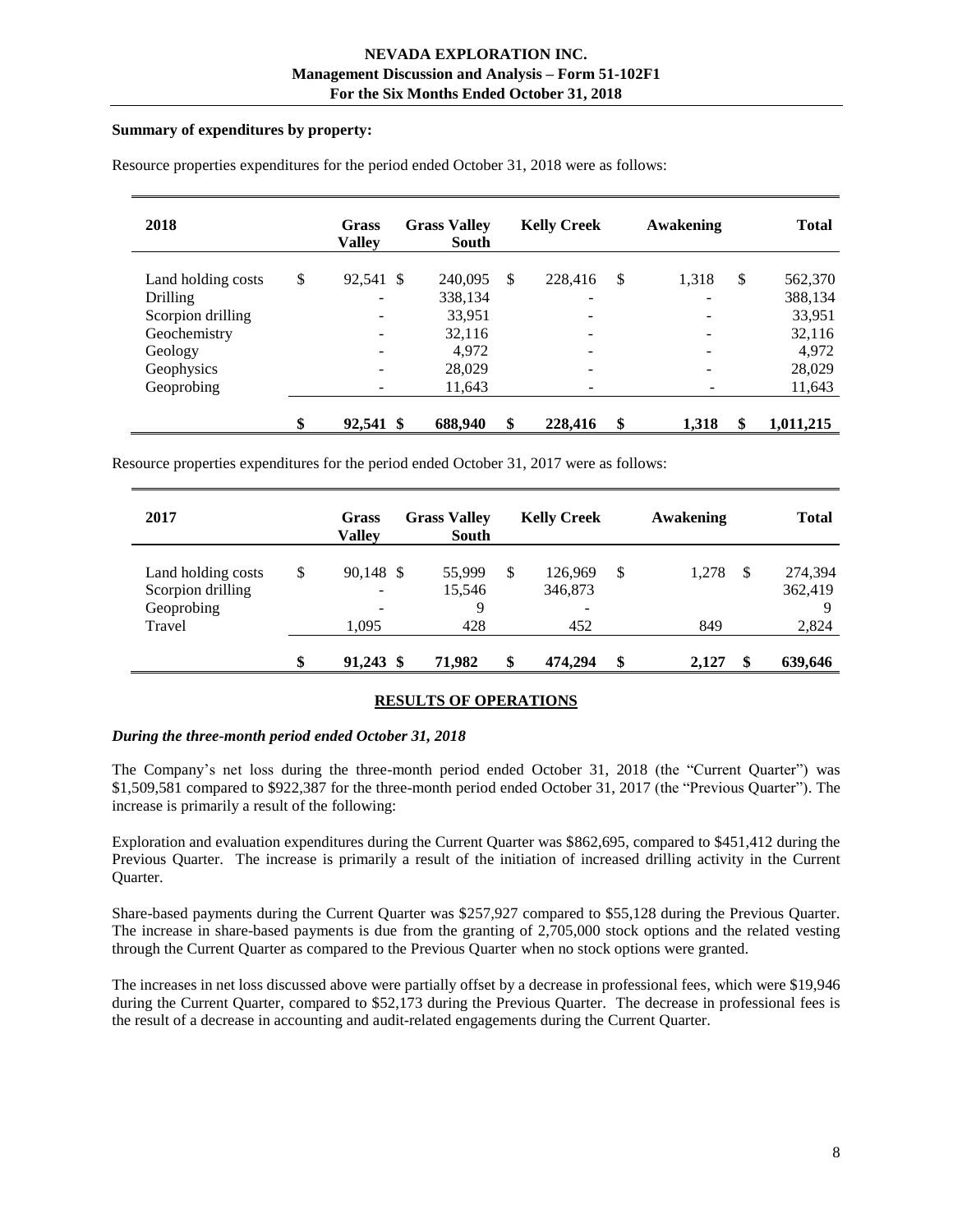## *During the six-month period ended October 31, 2018*

The Company's net loss during the six-month period ended October 31, 2018 (the "Current Period") was \$1,988,411 compared to \$1,509,316 for the three-month period ended October 31, 2017 (the "Previous Period"). The increase is primarily a result of the following:

Exploration and evaluation expenditures expense during the Current Period was \$1,011,215, compared to \$639,646 during the Previous Period. The increase is primarily a result of the increased drilling activity during the Current Period.

Share-based payments during the Current Period was \$353,783 compared to \$186,826 during the Previous Period. The increase in share-based payments is due to the granting of 3,005,000 stock options and the related vesting through the Current Period as compared to the Previous Period when no stock options were granted.

<span id="page-8-0"></span>The increases in net loss discussed above were partially offset by a decrease in professional fees, which were \$46,180 during the Current Period, compared to \$86,598 during the Previous Period. The decrease in professional fees is the result of a decrease in accounting and audit-related engagements during the Current Period.

# **QUARTERLY FINANCIAL INFORMATION**

|                                                                                          |              | Three Month<br>Period Ended<br>October 31,<br>2018           | <b>Three Month</b><br>Period Ended<br>July 31,<br>2018         | Three Month<br>Period Ended<br>April 30,<br>2018              | Three Month<br>Period Ended<br>January 31,<br>2018                |
|------------------------------------------------------------------------------------------|--------------|--------------------------------------------------------------|----------------------------------------------------------------|---------------------------------------------------------------|-------------------------------------------------------------------|
| <b>Total assets</b><br>Working capital (deficit)<br>Equity<br>Net loss<br>Loss per share | $\mathbb{S}$ | 1,790,647<br>1,103,211<br>1,453,174<br>(1,509,581)<br>(0.02) | \$<br>520,048<br>(166, 596)<br>274,728<br>(478, 830)<br>(0.01) | -S<br>715,416<br>164,677<br>629,693<br>(610, 665)<br>(0.01)   | \$.<br>1,300,038<br>752,244<br>1,205,860<br>(746, 439)<br>(0.01)  |
|                                                                                          |              | Three Month<br>Period Ended<br>October 31,<br>2017           | Three Month<br>Period Ended<br>July $31$ .<br>2017             | Three Month<br>Period Ended<br>April 30,<br>2017              | Three Month<br>Period Ended<br>January 31,<br>2017                |
| Total assets<br>Working capital<br>Equity<br>Net loss<br>Loss per share                  | \$           | 875,120<br>287,448<br>774,271<br>(922, 387)<br>(0.02)        | \$<br>633,328<br>22,427<br>513,290<br>(586, 929)<br>(0.01)     | \$<br>1,007,601<br>362,243<br>902,269<br>(772, 925)<br>(0.01) | \$<br>1,560,304<br>1,030,767<br>1,478,341<br>(709, 930)<br>(0.01) |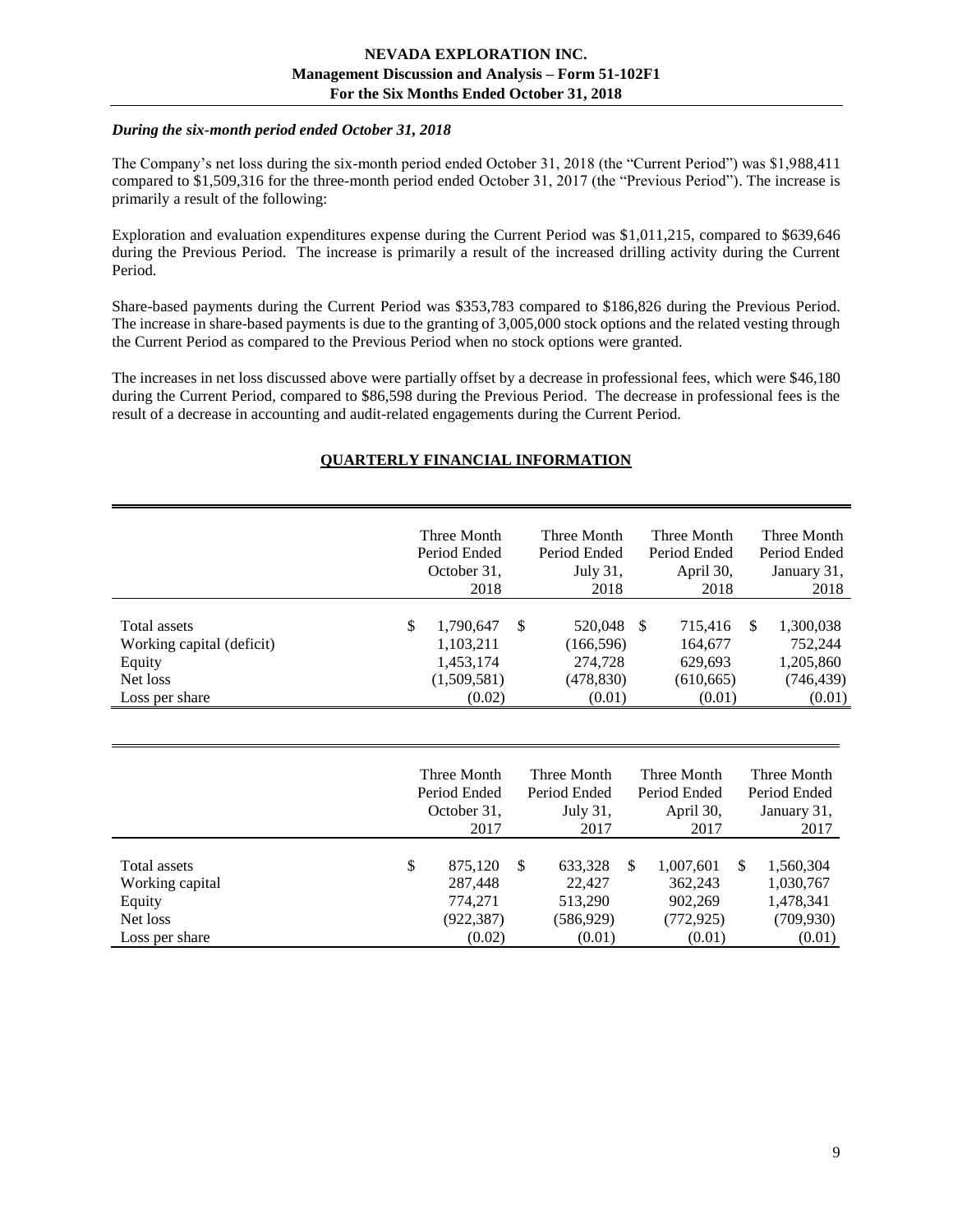# **ANNUAL FINANCIAL INFORMATION**

<span id="page-9-0"></span>The financial statements have been prepared in accordance with IFRS for fiscal years 2018, 2017 and 2016, and are expressed in Canadian dollars.

|                                         | Year Ended<br>April 30,<br>2018 | Year Ended<br>April 30,<br>2017 | Year Ended<br>April 30,<br>2016 |
|-----------------------------------------|---------------------------------|---------------------------------|---------------------------------|
|                                         | \$                              | \$                              | \$                              |
| <b>Operations:</b>                      |                                 |                                 |                                 |
| Revenues                                |                                 |                                 |                                 |
| Net income (loss)                       | (2,866,420)                     | (2,955,304)                     | (1,200,812)                     |
| Net income (loss) per share $-$ Basic   | (0.06)                          | (0.07)                          | (0.05)                          |
| Net income (loss) per share $-$ Diluted | (0.06)                          | (0.07)                          | (0.05)                          |
| <b>Balance Sheet:</b>                   |                                 |                                 |                                 |
| Working capital                         | 164,677                         | 362,243                         | (51,031)                        |
| Total current assets                    | 250,400                         | 460,083                         | 111,424                         |
| Total liabilities                       | 85.723                          | 105,332                         | 162,455                         |

# **LIQUIDITY AND CAPITAL RESOURCES**

#### <span id="page-9-1"></span>*Liquidity*

The Company has financed its operations primarily through the issuance of common shares. The Company continues to seek capital through various means including the issuance of equity and/or debt.

Net cash used in operating activities for the period ended October 31, 2018 was \$1,569,354 compared to \$1,174,939 used during the period ended October 31, 2017 and consists primarily of the operating loss and changes in non-cash working capital items as detailed in the consolidated financial statements for the period ended October 31, 2018 and filed on www.sedar.com.

Net cash provided by investing activities for the period ended October 31, 2018 was \$66,972 compared to net cash used in investing activities of \$31,332 during the period ended October 31, 2017. The increase in cash provided during the period ended October 31, 2018 is due primarily to a decrease in BLM deposits, as well as a decrease in the acquisition of equipment and intangible assets as compared to the period ended October 31, 2017.

Net cash provided by financing activities for the period ended October 31, 2018 was \$2,437,487 compared to \$1,232,342 provided during the period ended October 31, 2017. During the period ended October 31, 2018, the company received \$468,000 from the exercise of 4,680,000 warrants, as well as net proceeds of \$1,976,704 from the issuance of 16,000,000 units during the period. Each unit consists of one common shares and one-half share purchase warrant entitling the holder to purchase one additional common share for a period of 30 months at a price of \$0.30 per share During the period ended October 31, 2017, the Company received \$115,000 from the exercise of 1,150,000 warrants, as well as net proceeds of \$1,123,542 from the issuance of 3,773,100 units during the period. Each unit consists of one common share and one half of one non-transferable common share purchase warrant entitling the holder to purchase one common share at an exercise price of \$0.60 until February 17, 2019.

## *Capital Resources*

As of October 31, 2018, the Company has a finance lease obligation for a leased vehicle of \$Nil (US - \$Nil), with blended monthly payments of principal and interest, bearing interest at a rate of 2.90% per annum. The total of principal repayments of the finance lease obligations that are due within the next one year is \$Nil, and the Company has received title to the leased vehicle.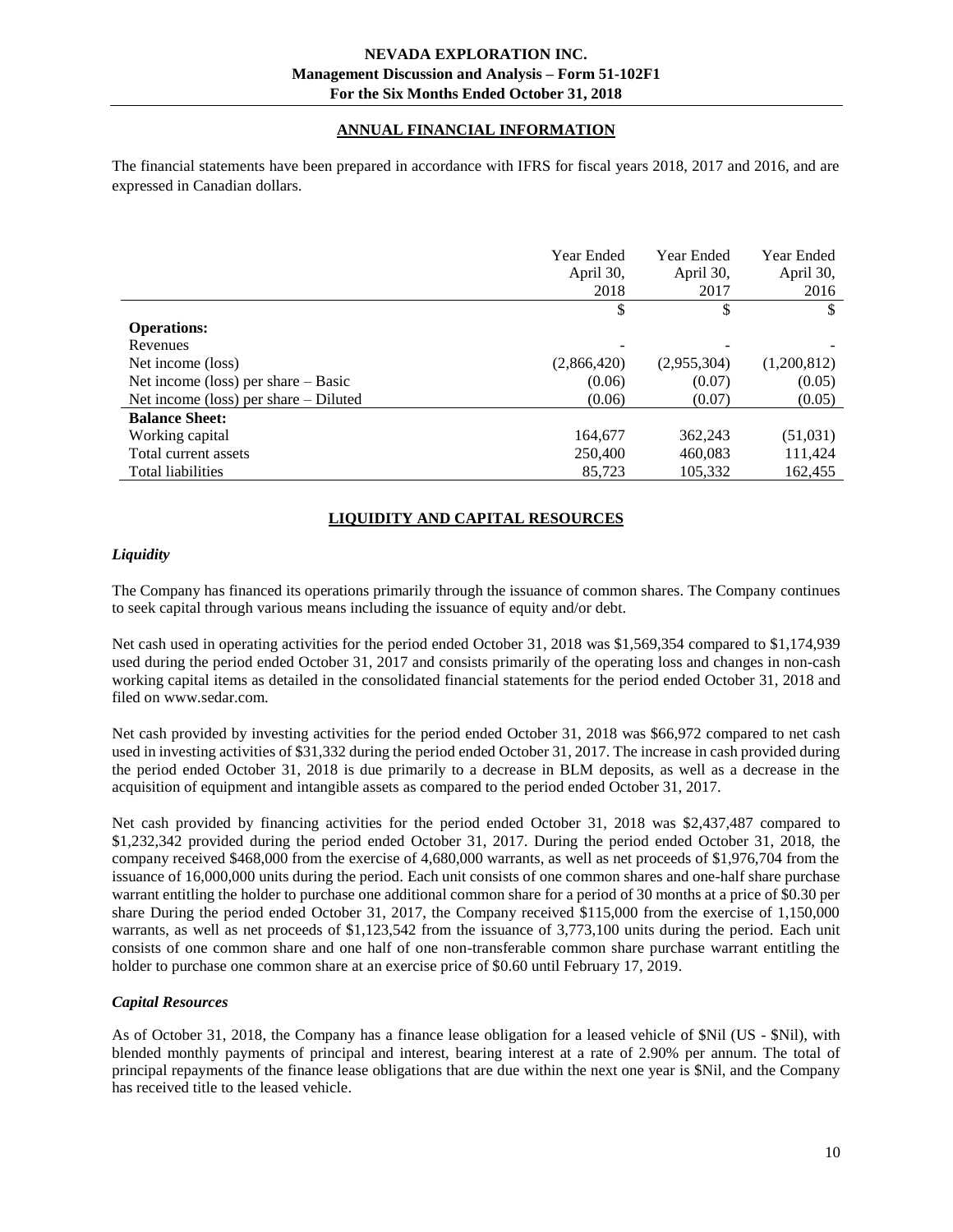#### *Assets and liabilities*

At October 31, 2018, the Company had working capital of \$1,103,211 (April 30, 2018 - \$164,677) which consisted of current assets of cash totaling \$1,138,068 (April 30, 2018 - \$197,094); \$22,406 (April 30, 2018 - \$20,869) in receivables; \$7,653 (April 30, 2018 - \$5,102 in short term investments; and \$278,802 (April 30, 2018 - \$27,335) in prepaid expenses. Current liabilities include accounts payable and accrued liabilities of \$337,473 (April 30, 2018 - \$78,710) and current portion of finance lease obligations of \$Nil (April 30, 2018 - \$7,013)

Deposits for land reclamation also add to the Company's asset base. Those deposits as at October 31, 2018 are \$64,068 (April 30, 2018 - \$130,780). These deposits (bonds) are required by the U.S Bureau of Land Management (BLM) and US Forest Service (USFS) to ensure that reclamation and clean-up work on the Company's properties will be completed to the satisfaction of the BLM and the USFS.

# **COMMITMENTS**

<span id="page-10-1"></span><span id="page-10-0"></span>At October 31, 2018, the Company had a commitment for total office lease payments of \$56,834 ending October 31, 2019.

# **OFF-BALANCE SHEET ARRANGEMENTS**

<span id="page-10-2"></span>As at October 31, 2018, NGE had no off-balance sheet arrangements such as guaranteed contracts, contingent interests in assets transferred to an entity, derivative instrument obligations or any instruments that could trigger financing, market or credit risk to NGE.

# **RELATED PARTY TRANSACTIONS**

During the period ended October 31, 2018, the Company:

- i) paid or accrued \$18,190 in professional fees to a corporation owned by the former Chief Financial Officer of the Company.
- ii) paid or accrued \$5,806 in professional fees to a corporation of which the Chief Financial Officer is an employee.
- iii) recorded share-based payments of \$77,480 related to the fair value of stock options vesting through the period to an officer and directors.

During the period ended October 31, 2017, the Company:

- i) accrued \$22,000 in professional fees to a corporation owned by the former Chief Financial Officer of the Company.
- ii) recorded share-based payments of \$33,809 related to the fair value of stock options vesting through the period.

The amounts included in accounts payable and accrued liabilities which are due to related parties are as follows:

|                                                                  | October 31,<br>2018 | April 30,<br>2018 |
|------------------------------------------------------------------|---------------------|-------------------|
| Due to a corporation owned by the former Chief Financial Officer | 26,800              | 29,850            |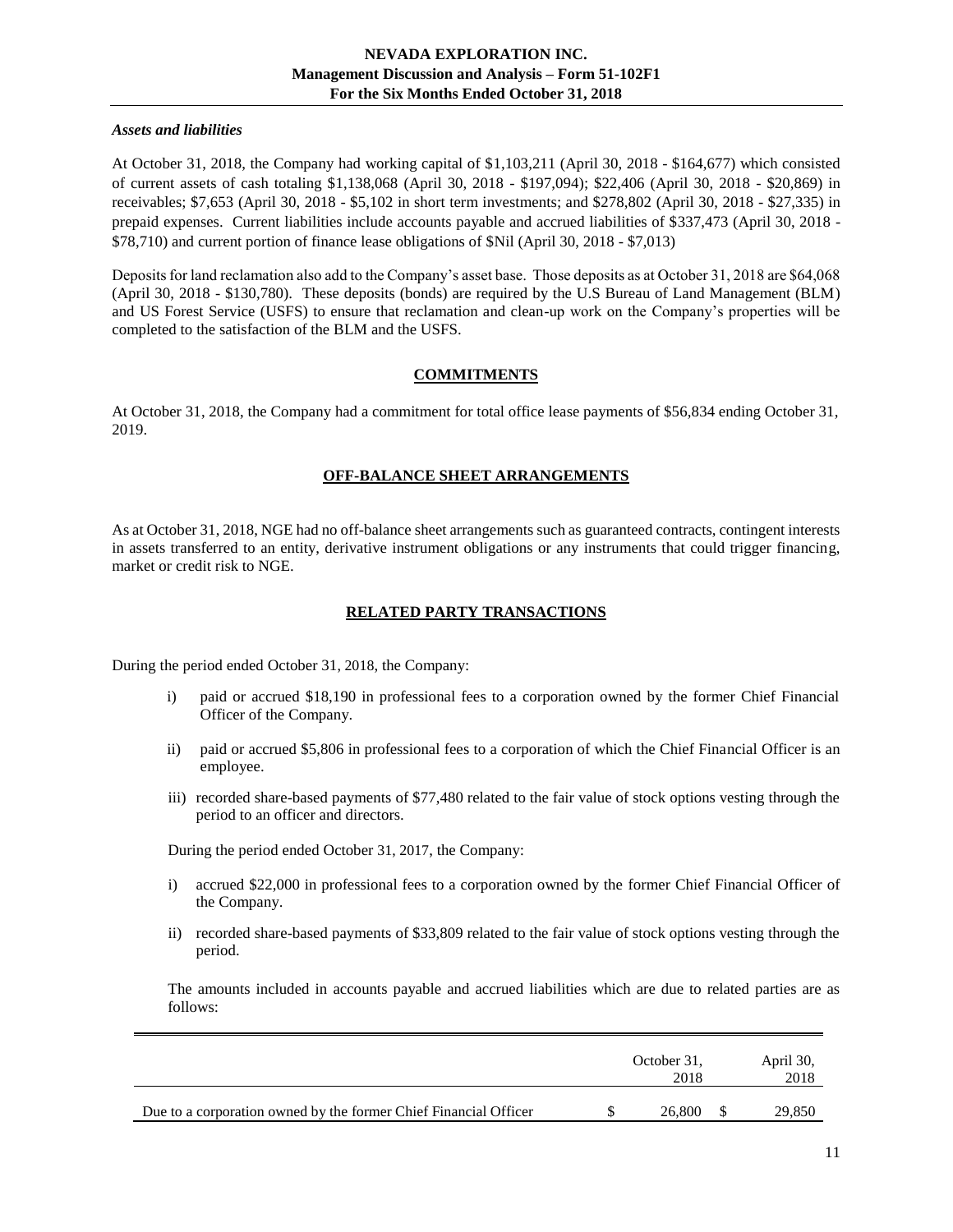Key management personnel are those persons having authority and responsibility for planning, directing and controlling the activities of the Company, directly or indirectly. Key management personnel includes the Company's President, Chief Executive Officer and Chief Operating Officer.

Remuneration of key management of the Company is as follows:

|                                  | Six Months<br>Ended<br>October 31,<br>2018 |   | Six Months<br>Ended<br>October 31,<br>2017 |
|----------------------------------|--------------------------------------------|---|--------------------------------------------|
| Salaries<br>Share-based payments | \$<br>184,697<br>131,240                   | S | 183,384<br>64,242                          |
|                                  | \$<br>315,937                              |   | 247,626                                    |

#### **OUTSTANDING SHARE DATA**

<span id="page-11-0"></span>As at December 27, 2018, the Company has 76,554,168 common shares issued and outstanding and has the following stock options and warrants outstanding:

|                      | Number<br>of Options                                                                                    | Exercise<br>Price                                                    | <b>Expiry Date</b>                                                                                                                                      |  |
|----------------------|---------------------------------------------------------------------------------------------------------|----------------------------------------------------------------------|---------------------------------------------------------------------------------------------------------------------------------------------------------|--|
| <b>Stock options</b> | 280,000<br>1,625,000<br>125,000<br>1,720,000<br>350,000<br>300,000<br>2,555,000<br>150,000<br>7,105,000 | \$<br>1.00<br>0.185<br>0.315<br>0.47<br>0.40<br>0.15<br>0.26<br>0.35 | March 2, 2019<br>October 19, 2020<br>December 31, 2020<br>August 2, 2026<br>November 27, 2027<br>July 4, 2028<br>September 24, 2028<br>October 26, 2028 |  |
| Warrants             | 1,993,233<br>5,265,450<br>2,959,600<br>10,218,283                                                       | 0.60<br>0.30<br>0.30                                                 | February 17, 2019<br>February 28, 2021<br>March 6, 2021                                                                                                 |  |

<span id="page-11-1"></span>**Fully diluted:** 93,877,451

## **FINANCIAL INSTRUMENTS AND FINANCIAL RISK FACTORS**

#### *Risk Management Policies*

The Company is exposed to risk due to the nature of its financial instruments. Risk management is the responsibility of management and the Company did not use derivative instruments.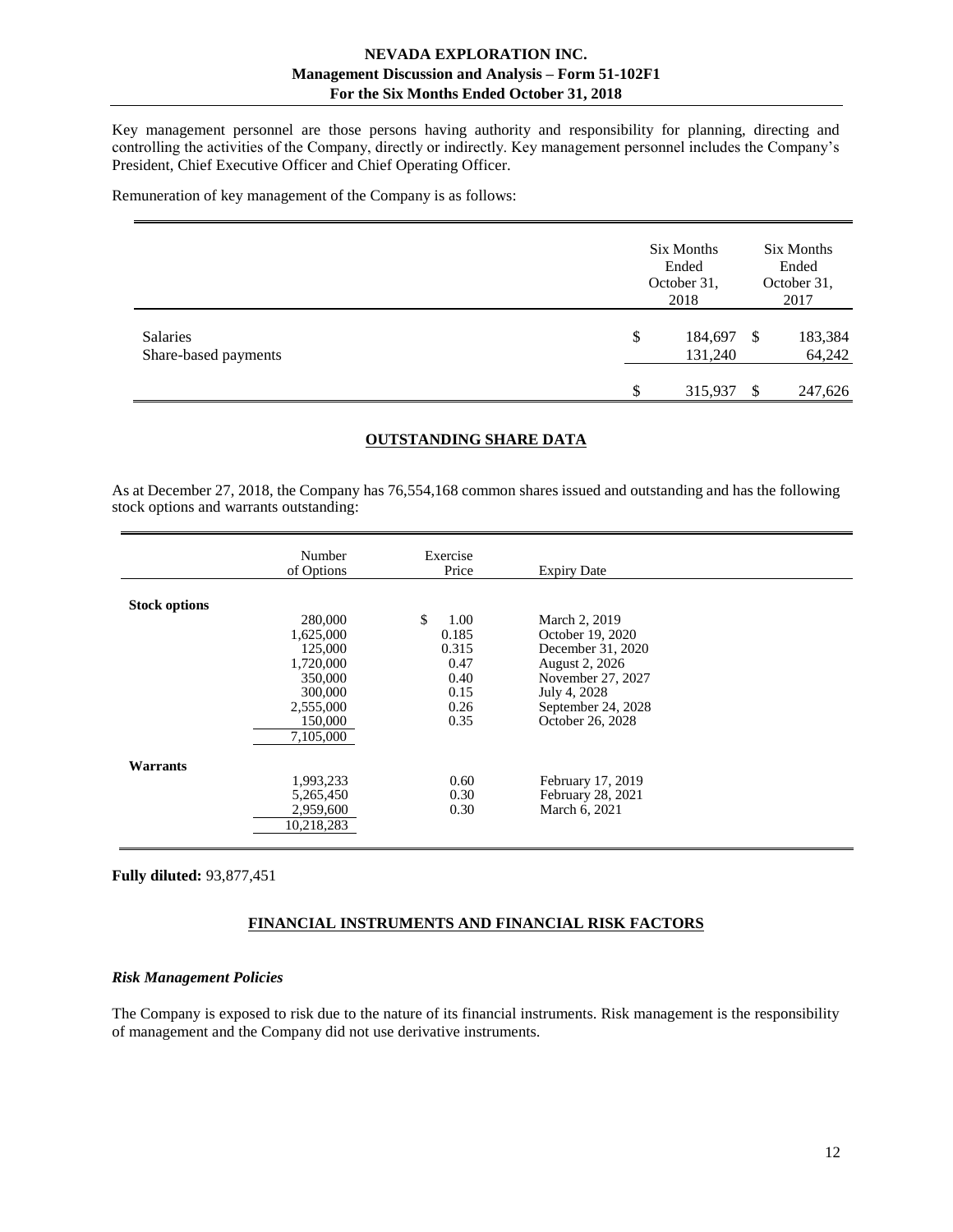## **Fair value**

Financial instruments measured at fair value are classified into one of three levels in the fair value hierarchy according to the relative reliability of the inputs used to estimate the fair values. The three levels of the fair value hierarchy are:

Level 1 – Unadjusted quoted prices in active markets for identical assets or liabilities;

Level 2 – Inputs other than quoted prices that are observable for the asset or liability either directly or indirectly; and Level 3 – Inputs that are not based on observable market data.

Short term investments are measured at level 1 of the fair value hierarchy. The fair value of short term investments is measured at the market price of the common shares held at the measurement date. The carrying value of cash and cash equivalents, other receivable, deposits and bonds, finance lease obligations, accounts payable and accrued liabilities approximate their fair value because of the short-term nature of these instruments.

## **Financial risk factors**

The Company's risk exposures and the impact on the Company's financial instruments are summarized below:

#### *Credit risk*

Credit risk is the risk of loss associated with a counterparty's inability to fulfill its payment obligations. The Company's credit risk is primarily attributable to cash and cash equivalents and deposits and bonds. Management believes that the credit risk concentration with respect to cash and cash equivalents, deposits and bonds is remote as it maintains accounts with highly-rated financial institutions.

#### *Liquidity risk*

Liquidity risk is the risk that the Company will not be able to meet its financial obligations as they fall due. The Company manages liquidity risk through the management of its capital structure and financial leverage. It also manages liquidity risk by continuously monitoring actual and projected cash flows. The Board of Directors reviews and approves the Company's operating and capital budgets, as well as any material transactions out of the normal course of business.

As at October 31, 2018, the Company had a cash balance of \$1,138,068 (April 30, 2018 - \$197,094) to settle current liabilities of \$337,473 (April 30, 2018 - \$85,723). The Company believes that there is minimal liquidity risk as at October 31, 2018.

## *Market risk*

Market risk is the risk of loss that may arise from changes in market factors such as interest rates, foreign exchange rates and equity prices.

(a) Interest rate risk

The Company is exposed to interest rate risk to the extent that the cash and cash equivalents maintained at the financial institutions is subject to floating rate of interest. The interest rate risks on cash and cash equivalents, deposits and bonds and on the Company's finance lease obligations are not considered significant.

(b) Foreign currency risk

The Company is exposed to financial risk arising from fluctuations in foreign exchange rates and the degree of volatility of these rates. A significant portion of the Company's expenses is denominated in US dollars. Consequently, certain assets, liabilities and operating expenses are exposed to currency fluctuations. The Company does not use derivative instruments to reduce its exposure to foreign currency risk. Net assets denominated in foreign currency and the Canadian dollar equivalents as at October 31, 2018 are as follows: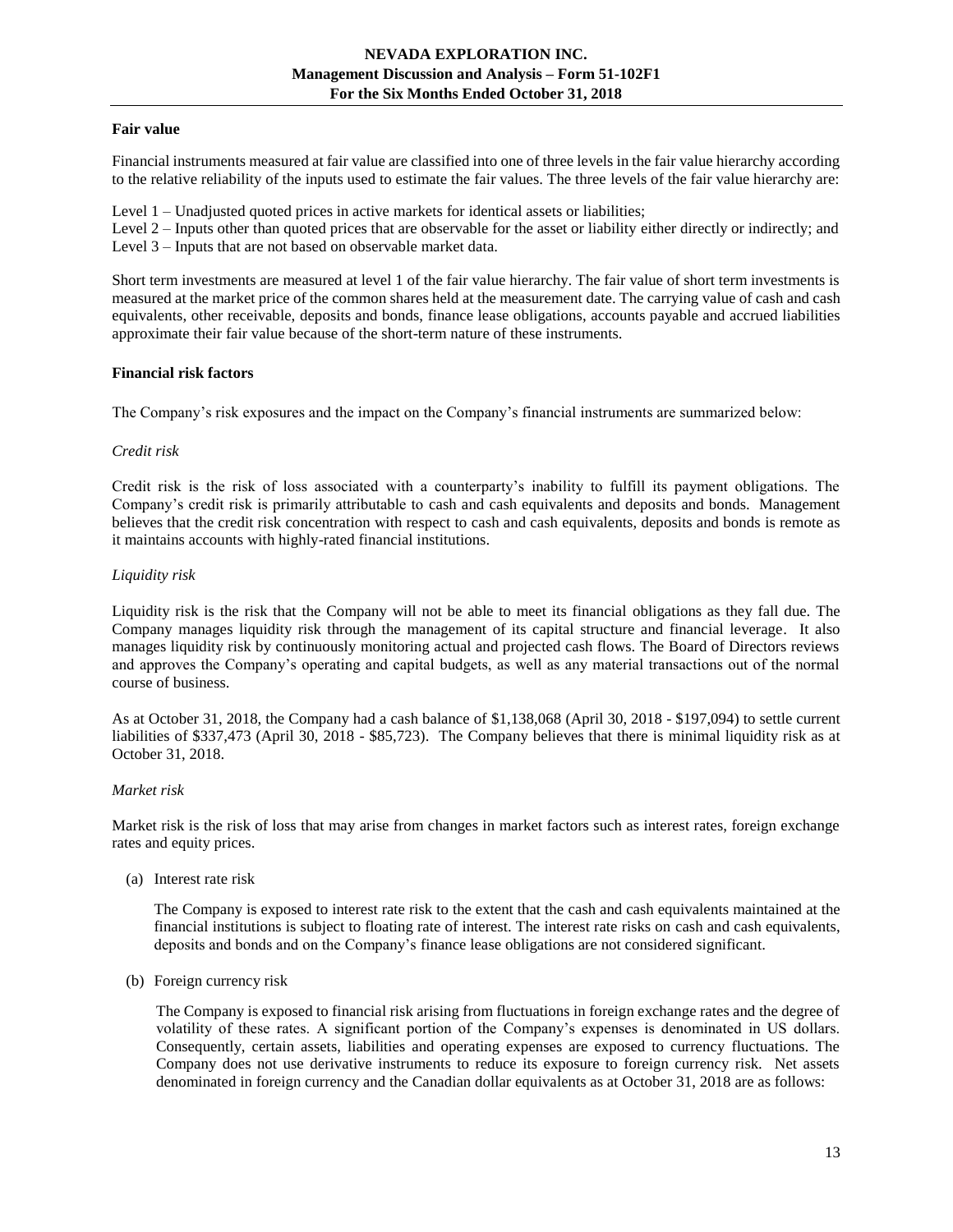|                     |   | <b>USD</b> | <b>CDN</b> |
|---------------------|---|------------|------------|
| Current assets      | S | 560,942    | 737,190    |
| Non-current assets  |   | 252,791    | 332,218    |
| Current liabilities |   | (212, 243) | (278,930)  |
|                     |   | 601,490    | 790,478    |

Based on the above net exposures as at October 31, 2018, and assuming all other variables remain constant, a 10% change in the value of the US dollar against the Canadian dollar would result in an increase/decrease of USD\$60,149 in comprehensive loss.

## **CAPITAL MANAGEMENT**

<span id="page-13-0"></span>In order to maintain its capital structure, the Company, is dependent on equity funding and when necessary, raises capital through the issuance of equity instruments, primarily comprised of common shares and incentive stock options. In the management of capital, the Company includes the components of equity as well as cash and cash equivalents.

The Company prepares annual estimates of exploration expenditures and monitors actual expenditures compared to the estimates to ensure that there is sufficient capital on hand to meet ongoing obligations. The Company's investment policy is to invest any excess cash in highly liquid short-term deposits with terms of one year or less and which can be liquidated after thirty days without interest penalty. The Company currently has insufficient capital to fund its exploration programs and is reliant on completing equity financings to fund further exploration. The Company is not subject to any externally imposed capital requirements.

<span id="page-13-1"></span>There were no changes in the Company's approach to capital management during the period ended October 31, 2018.

## **CONTINUANCE OF OPERATIONS AND GOING CONCERN**

The condensed consolidated interim financial statements for the period ended October 31, 2018, filed on [www.sedar.com,](http://www.sedar.com/) have been prepared on a going-concern basis which presumes the realization of assets and discharge of liabilities in the normal course of business. The financial statements do not include adjustments to amounts and classifications of assets and liabilities that might be necessary should the Company be unable to continue operations. The business of mining and exploring for minerals involves a high degree of risk and there can be no assurance that current exploration programs will result in profitable mining operations. The Company's continued existence is dependent upon the preservation of its interests in the underlying properties, the discovery of economically and recoverable reserves, the achievement of profitable operations, or the ability of the Company to raise additional financing, or alternatively upon the Company's ability to dispose of its interests on an advantageous basis. The Company has not produced revenues from its exploration activities and does not have a regular source of cash flow. The Company will periodically have to raise funds to continue operations and, although it has been successful thus far in doing so there is no assurance it will be able to do so in the future. The Company estimates that it will need additional capital to operate for the upcoming year.

Although the Company has taken steps to verify title to the properties on which it is conducting exploration and in which it has an interest, in accordance with industry standards for the current stage of exploration of such properties, these procedures do not guarantee the Company's title. Property title may be subject to unregistered prior agreements, unregistered claims and noncompliance with regulatory and environmental requirements.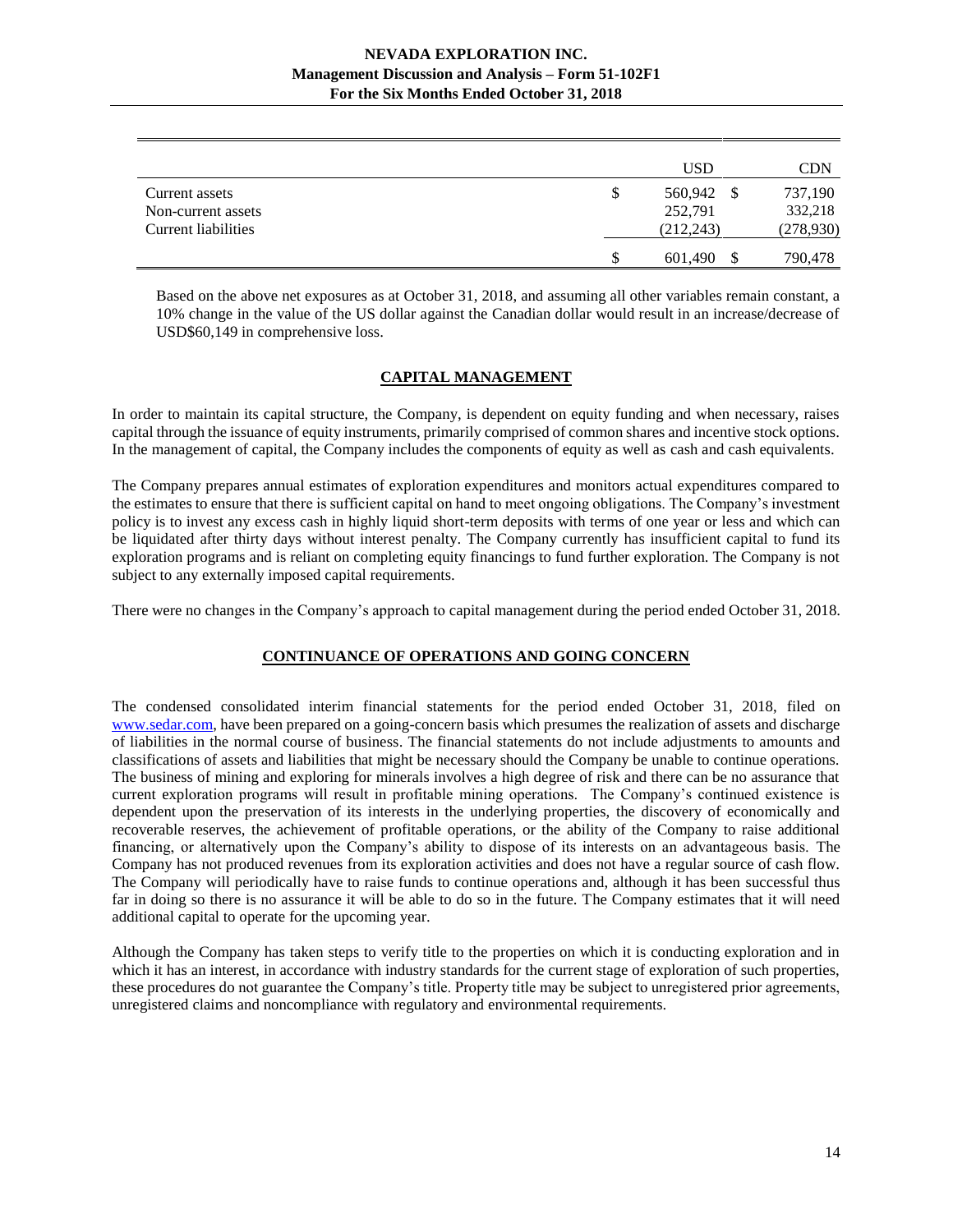# **RISKS AND UNCERTAINTIES**

<span id="page-14-0"></span>In conducting its business of mineral exploration, NGE is subject to a wide variety of known and unknown risks, uncertainties and other factors which may affect the results, performance or achievement of the Company. Such risks and factors include, among others: risks related to the actual results of current and future exploration activities; future prices for gold, silver, and other commodities; environmental risks and hazards; the Company's lack of substantial revenue; the Company's ongoing need to raise money through equity financings; increases to operating, labour, and supply costs; and changes to government regulation, taxes, and fees. Although the Company attempts to identify and plan for these important factors that could affect results materially, the Company cautions the reader that the above list of risk factors is not exhaustive, and that there may be other factors that cause results to differ from anticipated, estimated, or intended results. Ultimately, there can be no guarantee that the Company will be successful in making an economic mineral discovery.

# **LIST OF DIRECTORS AND OFFICERS**

<span id="page-14-1"></span>Wade A. Hodges, CEO and Director Dennis Higgs, Chairman and Director James Buskard, President Kenneth Tullar, COO Christina Blacker, CFO Dr John E. Larson, Director Benjamin Leboe, Director

# **CRITICAL ACCOUNTING ESTIMATES**

<span id="page-14-2"></span>The preparation of financial statements in conformity with IFRS requires management to make estimates and assumptions that affect the reported amounts of assets and liabilities and disclosure of contingent assets and liabilities at the date of the financial statements, and the reported amounts of revenues (if applicable) and expenditures during the reporting period. Examples of significant estimates made by management include estimating the fair values of financial instruments, impairment of long-lived assets, reclamation and rehabilitation provisions, valuation allowances for deferred income tax assets and assumptions used for share-based compensation. Actual results may differ from those estimates.

# **CHANGES IN ACCOUNTING POLICIES AND INITIAL ADOPTION**

<span id="page-14-3"></span>New or revised standards and amendments to existing standards adopted during the period

- New standard IFRS 9, *Financial Instruments*, was issued in final form in July 2014 and will replace IAS 39, *Financial Instruments: Recognition and Measurement.* IFRS 9 introduces new requirements for classifying and measuring financial assets. This standard is effective for years beginning on or after January 1, 2018. The adoption of this amendment did not have a significant impact.
- New standard IFRS 15, *Revenue from contracts with customers*, provides guidance on how and when revenue from contracts with customers is to be recognized, along with new disclosure requirements in order to provide financial statement users with more information and relevant information. This standard is effective for reporting periods on or after January 1, 2018. The adoption of this amendment did not have a significant impact.